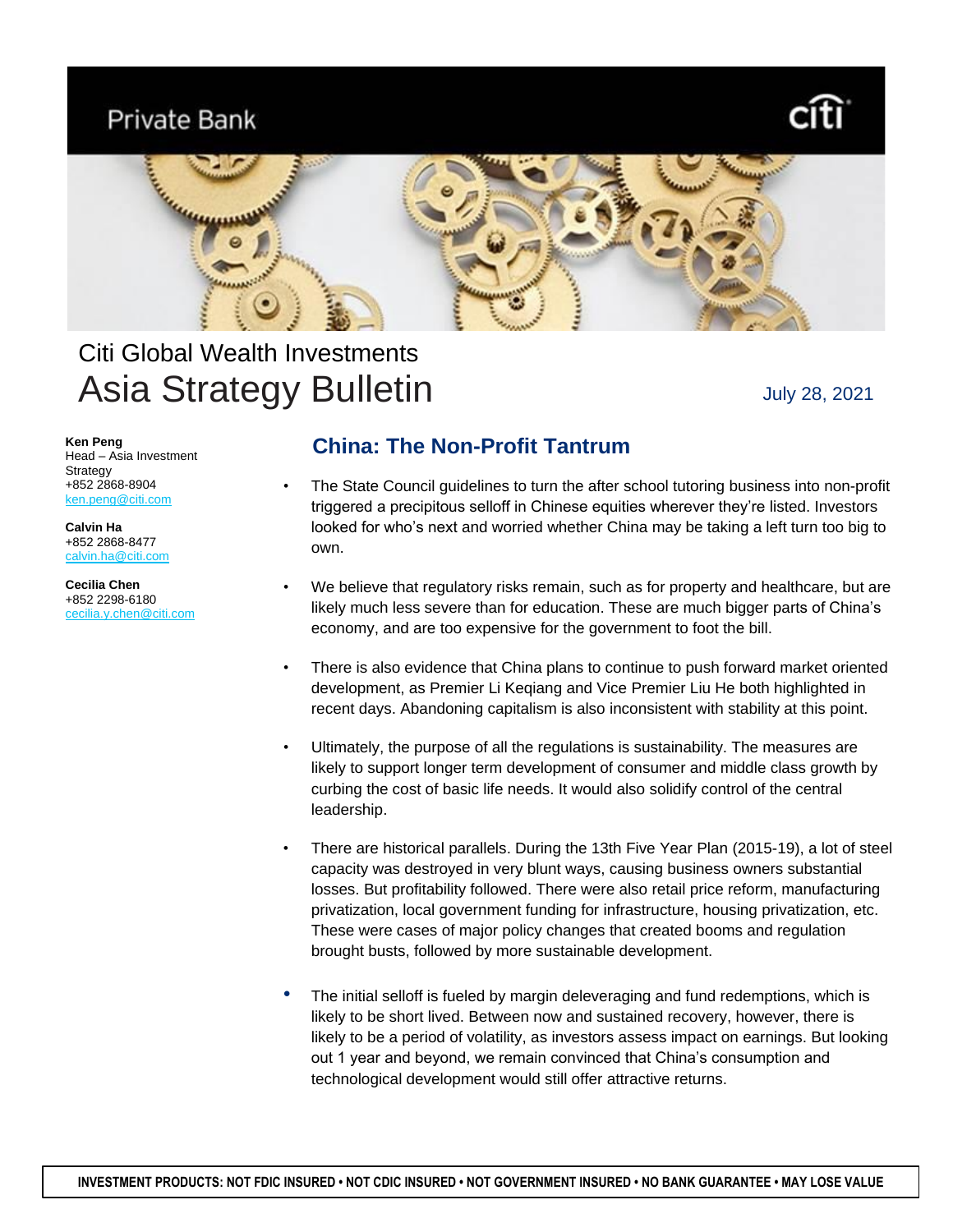### What happened?

- On July 23, China's State Council released the guidelines for after school tutoring that included making core curriculum tutoring non-profit, and severing this industry from the capital market. This move differed from recent regulations in antitrust, fintech, data security and labor rights, in that it forbade an entire industry from making profit.
- This caused the biggest two-day selloff in Chinese equities since 2015 for the MSCI China and CSI 300 indices. For the Hang Seng index, it was the largest two-day selloff since 2008.
- Investors worried about other sectors that could face additional regulatory risk, particularly property and healthcare, as these sectors were also named as the three main anchors (mountains) for social stability, along with education. The fear was also elevated to whether China would abandon market based economic development.

#### Will China do it to other industries like property and healthcare?

- The State Council included education, property (residence) and healthcare, as basic needs. But they did not reveal new regulations on the property and healthcare sectors. Additional regulation may be forthcoming, but are likely to be far less severe than for education.
- On property, deputy Premier Han Zheng reiterated that the three red lines would be enforced and property would not be used as a lever for stimulus. This should not come as a surprise. Existing policy is already effective in curbing housing prices and over-development. A key question is actually whether Evergrande can survive. The firm is still struggling, trying to sell assets to raise cash, which could still sustain for a while since it has no offshore bonds coming due this year and it continued to make onshore payments. Creating a systemic financial problem in the property sector would not be consistent with sustainability.
- On healthcare, the issue is marginal innovation (copies of drugs with minor changes in formula) in new drugs did not improve effectiveness, but allows for charging higher prices. This seems a common practice with many global big pharma companies, but authorities want to encourage more genuine innovation. The less innovative second tier drug makers may be at risk as a result. However, China had already conducted comprehensive price reform three years ago, and the cost of most drugs is under effective control. Policymakers have also voiced support for online medical care to make the sector more efficient. So new regulations here, if any, should not be severe in our view.
- Will they make property and healthcare non-profit? No, because they can't afford it. All of public and private education adds up to about 2.5% of GDP. The government may have sufficient resources to foot bill for a much expanded public education to offset the lack of K-12 tutoring. But the real estate supply chain is about 11% of GDP and healthcare about 4.5%, the government simply can't afford them. The market panic assumes a lot worse for these two sectors.

### Is China making a big irreversible left turn?

- No, it is sticking to market oriented development. Premier Li Keqiang and Deputy Premier Liu He said so at two separate meetings over the past week. But don't just take their words for it.
- The tech sector is instrumental in China's competition with the US. There may have been some excesses in the internet industry, but it is still the backbone of China's economic prowess needed to sustain this competition. Liu He's comments were made at a forum for small and micro enterprises (SME), encouraging innovation at SMEs, which was partly the purpose of antitrust regulation. He also highlighted China would not change its marketoriented economy and its path towards internalization. And Premier Li also reiterated that financial reform and opening would continue, with lower barriers of entry and continued push for RMB internationalization.
- Actually, capitalism is irreversible. Over 90% of China's households own at least one property. Ordinary people have come to depend on the convenience of online supply of goods and services. Millions are employed by internet based business models. Abandoning capitalism would not ensure social stability in this backdrop, but rather destroy it.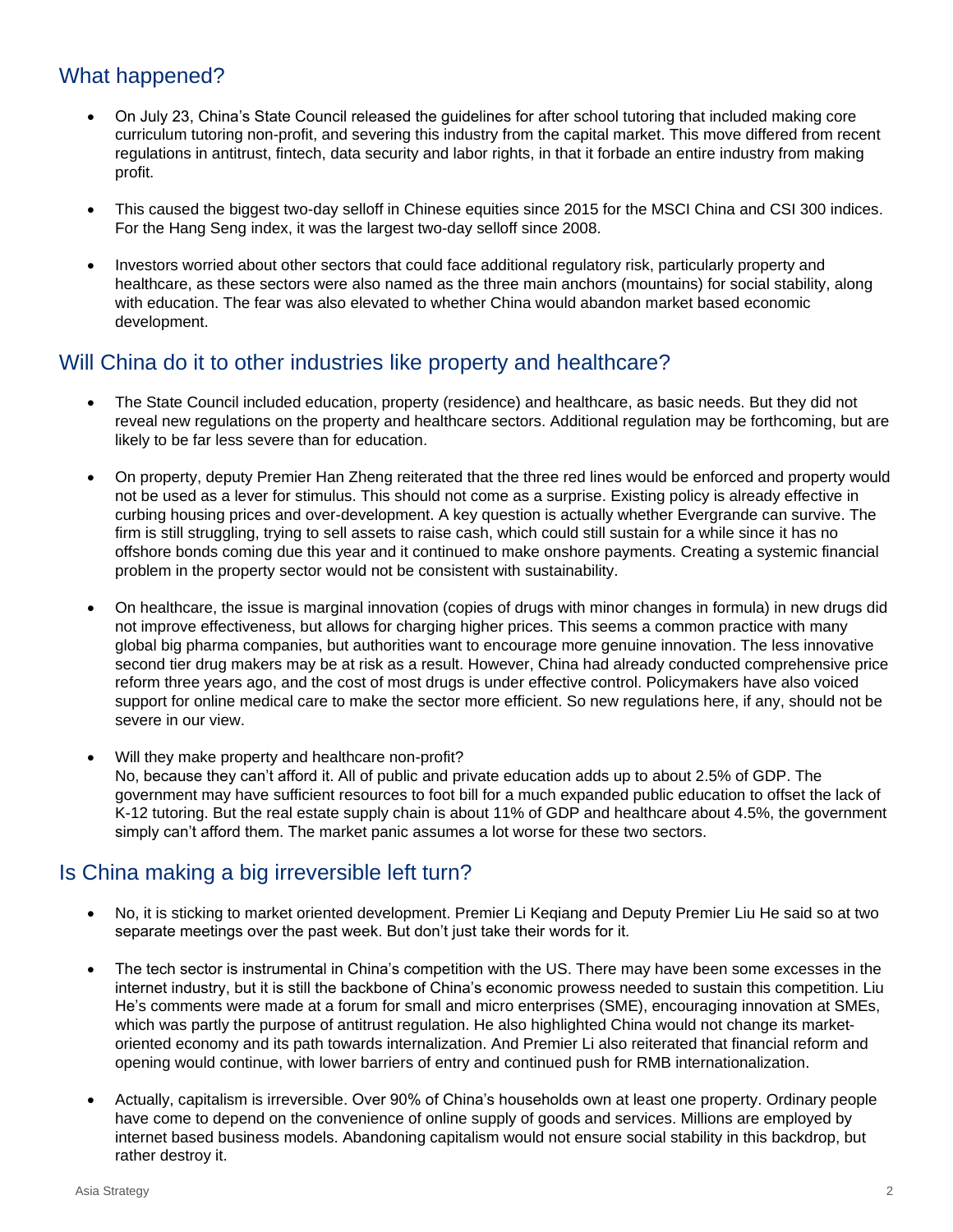Some historical context may be helpful. For example, local governments and SOEs paid for ubiquitous telecom networks and other infrastructure, which created a debt hangover, but also enabled the internet industry to deliver their services. During the 13th Five Year Plan (2015-19), a lot of steel capacity was destroyed, in very blunt ways. The business owners went through substantial losses. But in the past two years, profitability boomed for an industry with reduced capacity. Many other examples exist where major policy enabled booms and regulations brought busts, but the end result is a more sustainable business.

#### Why are they particularly harsh on education?

- "Involution" (内卷) is a term referring to endless work and competition for little gain or result. This was a problem before, but exacerbated by the pandemic. Online tutoring became ubiquitous, as easy as shopping on Taobao. Parents have to spend money and students have to spend countless hours after school for tutoring in order to keep up with everyone doing the same.
- Whether rich or poor, the cost of basic education have risen for the whole population. Much of the tutoring services focus on test taking skills rather than knowledge. And the result is not stronger education, but students with similar answers.
- This not only hurts the students involved, it reduces willingness to have more children and also restrains spending on discretionary consumption. Yes, the education system itself is to blame for this, which is why along with the non-profit guidelines, the government would invest in the public school system to better meet the needs of the students.
- The education guidelines are being trialed in 9 cities, after which implementation details would be drawn by the Ministry of Education and local governments. There remains some uncertainty as to what kind of content can be delivered online. But generally, higher education, vocational training, and specialized subjects like STEAM and physical fitness remain open to for-profit businesses.

#### How will this affect China's longer term growth?

- Middle class consumption is the key rationale to own China. From healthcare to e-commerce, from name brands to vacations, the central theme is the growing disposable income of the middle class. Involution over the long run shrinks disposable income and would be inconsistent with developing consumption driven economy.
- While "involution" isn't unique to China, as the middle class households in Japan, Europe and US could attest to. It is just more difficult to tackle in a country of over a billion people. China seems to be the only one so far to try to tackle this side effect of capitalism.
- We continue to expect solid revenue growth driven by household income and spending. The cost of compliance has risen, which would lower earnings growth compared to the under-regulated hyper growth phase of the past two decades. But the slower earnings growth is already well priced into this distressed market.

#### What about other tech regulations?

- If anyone is worried, China is not going to make the internet non-profit. Before this year's clampdowns, an "app culture" had developed that poured all resources into capturing more mind and wallet share of consumers, rather than genuine innovation. Small businesses and start ups faced significant disadvantages. These had to be rectified. As noted, it is the backbone of consumption and tech development and profitability is still the strongest incentive for innovation.
- As we've noted previously, the rule making phase of tech regulation (antitrust, fintech and data security) is already complete. The education guidelines came as an additional shock, but that does not change tech regulations already in place. We were encouraged by the approval Tencent-Sougou deal and the announcement by Tencent and Alibaba to allow connectivity between their platforms. These were evidence that tech regulation have moved to the rebuilding business model phase. China announced a six-month task force to oversee the implementation of the new regulations at affected firms, which is also a part of the rebuilding phase.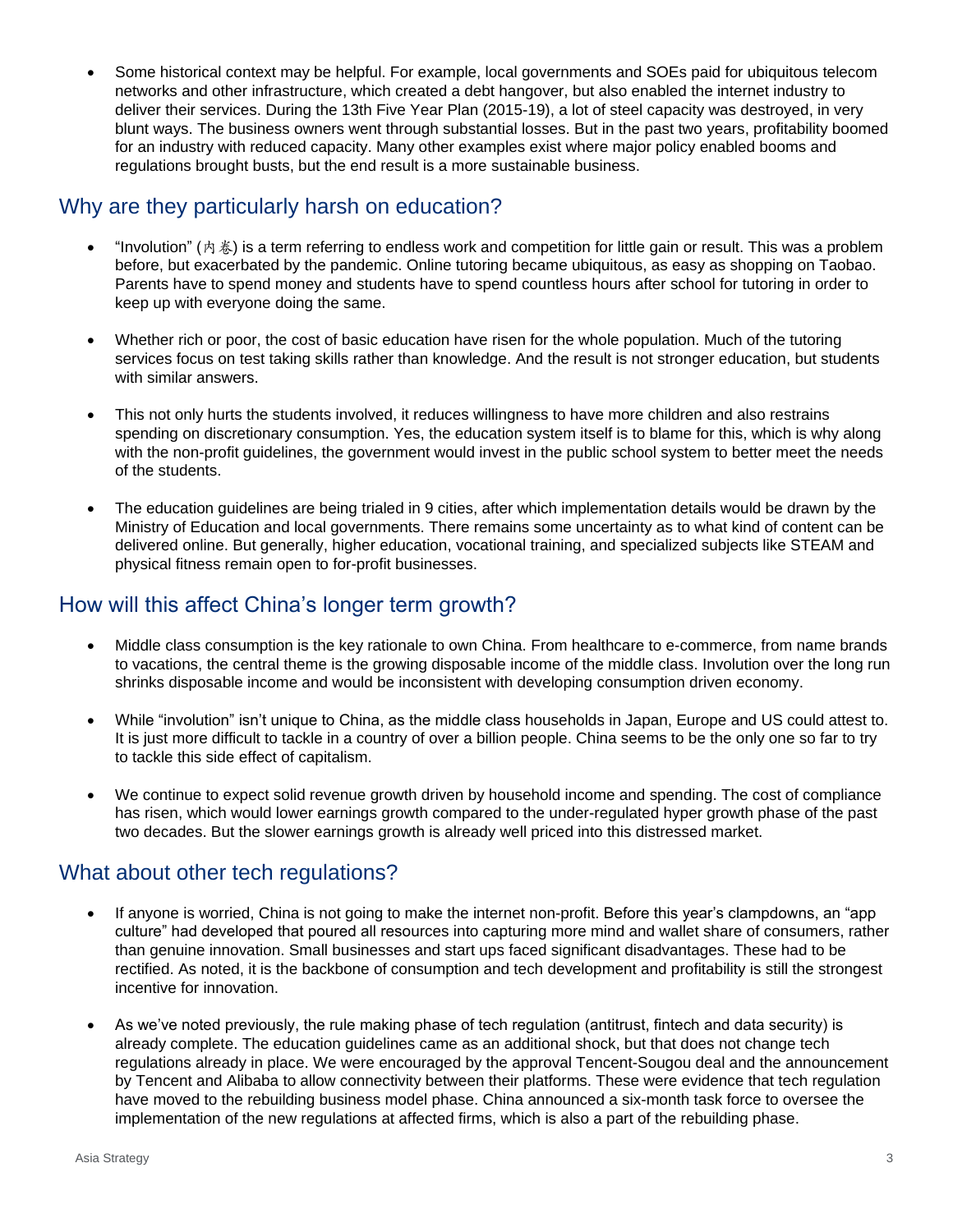#### How might Chinese equities recover?

- The selloff this week represented a capitulation of investors. Mutual funds and ETFs have been relatively steady before July 23, but redemptions caused significant selling after the education policy announcement. Unwinding of structured products and margin squeeze added to the downdraft, which was similar to US market action last March before the Fed offered unlimited help. We believe this capitulation trade would only last a few days, followed by moderate rebound.
- Many observers look for historical comparables. In 2018, there were also significant heavy handed government measures to ban game approvals, cut high energy and pollution industries and tighten housing. But these did not stop the 2019-20 boom. In 2015, the whole world doubted whether China had enough FX reserves, but that did not prevent the 2016-17 boom. The enormous off-balance sheet lending business was regulated away after the 2015 episode, which leaves a more reasonable margin business and hence margin squeeze is unlikely to be nearly as extensive this time.
- In terms of intensity, the selloff this time was as severe as in 2008 (**[Figure 1](#page-3-0)**). But there is not a global reinforcement to the drawdown. The regulatory panic was entirely created by Chinese authorities, who have the choice of pace and extent of implementation, especially after seeing the market feedback.
- Still, there is likely to be a period of volatility before more sustained recovery. Investors would need to weigh the impact of regulations on earnings and parse out the meaning of potential new ones. Fed policy and pandemic recovery may also add to uncertainty. In past episodes of significant correction, the recoveries typically followed this pattern (**[Figure 1](#page-3-0)**).
- For longer term investors, we believe that Chinese equities already offer potentially attractive 12-month returns at this stage after the panic selling. The education space faces existential risk and may be hard to call. But the internet industry likely offer the most potential for recovery, especially after the most severe underperformance on record relative to US peers (**[Figure 2](#page-3-1)**). Healthcare and property services have already seen some relief. Meanwhile, tech hardware and green energy industries held up well through the selloff and continue to offer solid long term growth prospects.



#### <span id="page-3-0"></span>**Figure 1: Past episodes of major market correction have typically gone through a period of volatility between initial rebound and more sustained recovery**

<span id="page-3-1"></span>**Figure 2: China internet stocks underperformed NASDAQ by most on record**

Indices are unmanaged. An investor cannot invest directly in an index. They are shown for illustrative purposes only and do not represent the performance of any specific investment. Index returns do not include any expenses, fees or sales charges, which would lower performance. For illustrative purposes only. Past performance is no guarantee of future results. Real results may vary. All forecasts are expressions of opinion, are not a guarantee of future results, are subject to change without notice and may not meet our expectations due to a variety of economic, market and other factors.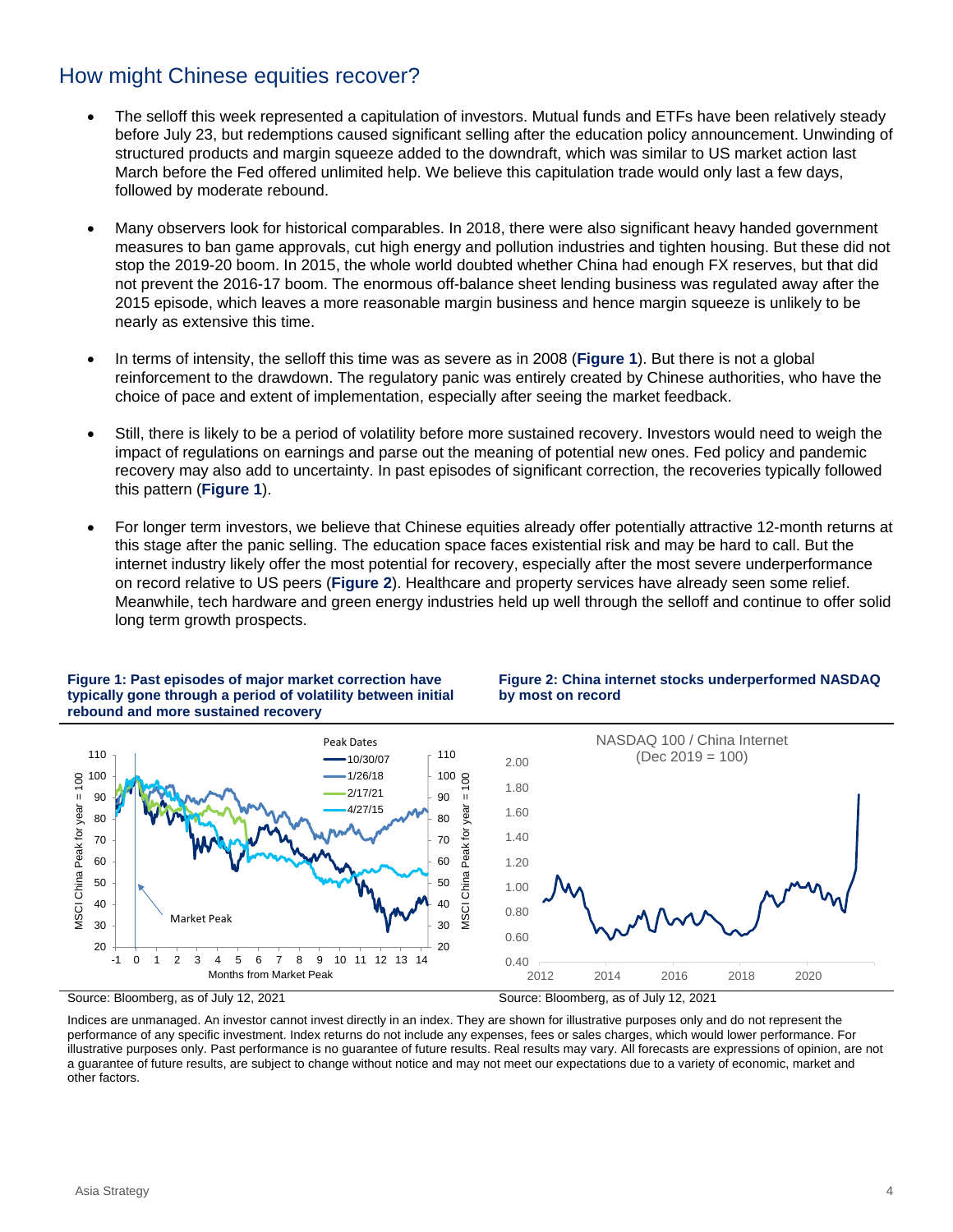# **Glossary**

| <b>Terms</b> | <b>Definition</b>                 |
|--------------|-----------------------------------|
| AxJ          | Asia ex-Japan                     |
| AFC          | Asian Financial Crisis (1998-99)  |
| <b>GFC</b>   | Global Financial Crisis (2008-09) |

## Asset allocation definitions

| Asset classes              | Benchmarked against                                                                                                                                                                                                                                                                                                                                                                                                                                                         |  |
|----------------------------|-----------------------------------------------------------------------------------------------------------------------------------------------------------------------------------------------------------------------------------------------------------------------------------------------------------------------------------------------------------------------------------------------------------------------------------------------------------------------------|--|
| Global equities            | MSCI All Country World Index, which represents 48 developed and emerging equity markets. Index components are<br>weighted by market capitalization.                                                                                                                                                                                                                                                                                                                         |  |
| Global bonds               | Barclays Capital Multiverse (Hedged) Index, which contains the government -related portion of the Multiverse Index,<br>and accounts for approximately 14% of the larger index.                                                                                                                                                                                                                                                                                              |  |
| Hedge funds                | HFRX Global Hedge Fund Index, which is designed to be representative of the overall composition of the hedge<br>fund universe. It comprises all eligible hedge fund strategies; including but not limited to convertible arbitrage,<br>distressed securities, equity hedge, equity market neutral, event driven, macro, merger arbitrage and relative value<br>arbitrage. The strategies are asset-weighted based on the distribution of assets in the hedge fund industry. |  |
| Commodities                | Dow Jones-UBS Commodity Index, which is composed of futures contracts on physical commodities traded on US<br>exchanges, with the exception of aluminum, nickel and zinc, which trade on the London Metal Exchange (LME). The<br>major commodity sectors are represented including energy, petroleum, precious metals, industrial metals, grains,<br>livestock, softs, agriculture and ex-energy.                                                                           |  |
| Cash                       | Three-month LIBOR, which is the interest rates that banks charge each other in the international inter-bank market<br>for three-month loans (usually denominated in Eurodollars).                                                                                                                                                                                                                                                                                           |  |
| Equities                   |                                                                                                                                                                                                                                                                                                                                                                                                                                                                             |  |
| Developed market large cap | MSCI World Large Cap Index, which is free-float adjusted and weighted by market capitalization. The index is<br>designed to measure the equity market performance of the large cap stocks in 23 developed markets. Large cap is<br>defined as stocks representing roughly 70% of each market's capitalization.                                                                                                                                                              |  |
| US.                        | Standard & Poor's 500 Index, which is a capitalization -weighted index that includes a representative sample of 500<br>leading companies in leading industries of the US economy. Although the S&P 500 focuses on the large cap<br>segment of the market, with over 80% coverage of US equities, it is also an ideal proxy for the total market.                                                                                                                            |  |
| Europe ex UK               | MSCI Europe ex UK Large Cap Index, which is free-float adjusted and weighted by market capitalization. The index<br>is designed to measure large cap stock performance in each of Europe's developed markets, except for the UK.                                                                                                                                                                                                                                            |  |
| STOXX 600                  | The STOXX Europe 600 Index has a fixed number of 600 components, representing large, mid and small<br>capitalization companies across 18 countries of the European region.                                                                                                                                                                                                                                                                                                  |  |
| Japan                      | MSCI Japan Large Cap Index, which is free-float adjusted and weighted by market capitalization. The index is<br>designed to measure large cap stock performance in Japan.                                                                                                                                                                                                                                                                                                   |  |
| Asia Pacific<br>ex Japan   | MSCI Asia Pacific ex Japan Large Cap Index, which is free-float adjusted and weighted by market capitalization.<br>The index is designed to measure the performance of large cap stocks in Australia, Hong Kong, New Zealand and<br>Singapore.                                                                                                                                                                                                                              |  |
| China & HK                 | The MSCI China Index is a free-float weighted equity index, representing Chinese companies listed in Hong Kong,<br>as well as American Depository Receipts listed in the US. MSCI HK Index is a free-float weighted equity index,<br>representing HK companies listed in HK.                                                                                                                                                                                                |  |
| Emerging market            | MSCI Emerging Markets Index, which is free-float adjusted and weighted by market capitalization. The index is<br>designed to measure equity market performance of 22 emerging markets.                                                                                                                                                                                                                                                                                      |  |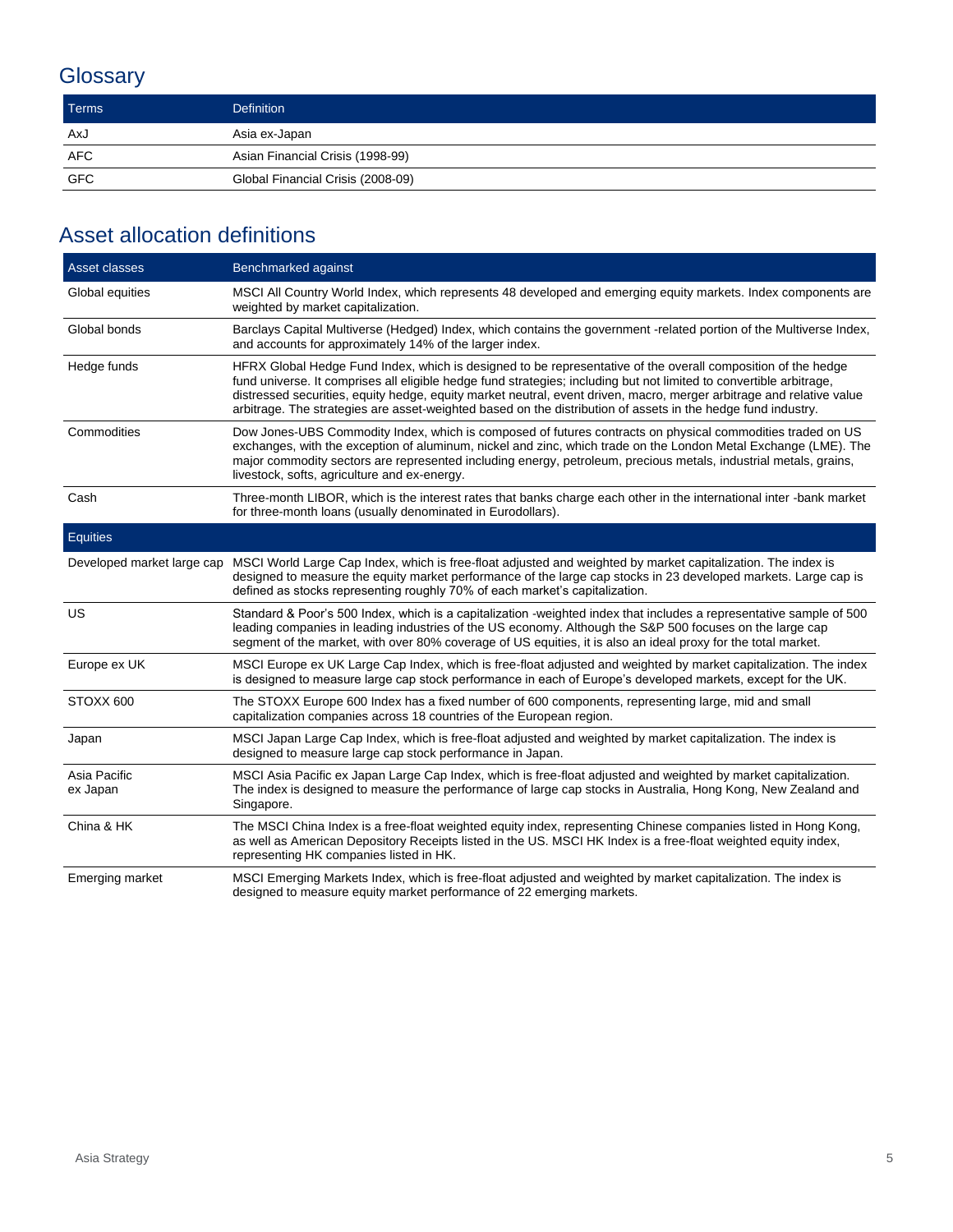# Asset allocation definitions

| <b>Bonds</b>               |                                                                                                                                                                                                                                                                                                                                                                                                                                                                                          |
|----------------------------|------------------------------------------------------------------------------------------------------------------------------------------------------------------------------------------------------------------------------------------------------------------------------------------------------------------------------------------------------------------------------------------------------------------------------------------------------------------------------------------|
| Developed sovereign        | Citi World Government Bond Index (WGBI), which consists of the major global investment grade government bond<br>markets and is composed of sovereign debt, denominated in the domestic currency. To join the WGBI, the market<br>must satisfy size, credit and barriers-to-entry requirements. In order to ensure that the WGBI remains an investment<br>grade benchmark, a minimum credit quality of BBB-/Baa3 by either S&P or Moody's is imposed. The index is<br>rebalanced monthly. |
| Emerging sovereign         | Citi Emerging Market Sovereign Bond Index (ESBI), which includes Brady bonds and US dollar -denominated<br>emerging market sovereign debt issued in the global, Yankee and Eurodollar markets, excluding loans. It is<br>composed of debt in Africa, Asia, Europe and Latin America. We classify an emerging market as a sovereign with a<br>maximum foreign debt rating of BBB+/Baa1 by S&P or Moody's. Defaulted issues are excluded.                                                  |
| Supranationals             | Citi World Broad Investment Grade Index (WBIG)—Government Related, which is a subsector of the WBIG. The<br>index includes fixed rate investment grade agency, supranational and regional government debt, denominated in<br>the domestic currency. The index is rebalanced monthly.                                                                                                                                                                                                     |
| Corporate investment grade | Citi World Broad Investment Grade Index (WBIG)-Corporate, which is a subsector of the WBIG. The index<br>includes fixed rate global investment grade corporate debt within the finance, industrial and utility sectors,<br>denominated in the domestic currency. The index is rebalanced monthly.                                                                                                                                                                                        |
| Corporate<br>high yield    | Bloomberg Barclays Global High Yield Corporate Index. Provides a broad-based measure of the global high yield<br>fixed income markets. It is also a component of the Multiverse Index and the Global Aggregate Index.                                                                                                                                                                                                                                                                    |
| Securitized                | Citi World Broad Investment Grade Index (WBIG)—Securitized, which is a subsector of the WBIG. The index<br>includes global investment grade collateralized debt denominated in the domestic currency, including mortgage -<br>backed securities, covered bonds (Pfandbriefe) and asset -backed securities. The index is rebalanced monthly.                                                                                                                                              |

| Indices                          |                                                                                                                                                                                                                                                                                                                                                                                                                                                                                                 |  |
|----------------------------------|-------------------------------------------------------------------------------------------------------------------------------------------------------------------------------------------------------------------------------------------------------------------------------------------------------------------------------------------------------------------------------------------------------------------------------------------------------------------------------------------------|--|
| <b>CFETS RMB Basket Index</b>    | The China Foreign Exchange Trade System (CFETS) RMB currency basket measures the RMB versus foreign<br>exchange currency pairs listed on CFETS. This index refers to the currency basket accepted by CFETS and the 13<br>currencies which make up the basket were selected based upon international trade-weights with adjustment of re-<br>export trade factors.                                                                                                                               |  |
| DXY Dollar Index                 | The U.S. Dollar Index (USDX) indicates the general international value of the USD. The USDX does this by<br>averaging the exchange rates between the USD and major world currencies. The ICE US computes this by using<br>the rates supplied by some 500 banks.                                                                                                                                                                                                                                 |  |
| ADXY Index / Asian               | This Bloomberg JPMorgan Asia Dollar Index is a trade and liquidity weighted index of 10 EM Asian currencies'                                                                                                                                                                                                                                                                                                                                                                                    |  |
| Currency Index                   | exchange rate versus the US dollar.                                                                                                                                                                                                                                                                                                                                                                                                                                                             |  |
| <b>Bloomberg Barclays</b>        | The Multiverse Index provides a broad-based measure of the global fixed-income bond market. The index                                                                                                                                                                                                                                                                                                                                                                                           |  |
| <b>Multiverse Total Return</b>   | represents the union of the Global Aggregate Index and the Global High-Yield Index and captures investment grade                                                                                                                                                                                                                                                                                                                                                                                |  |
| Index                            | and high yield securities in all eligible currencies.                                                                                                                                                                                                                                                                                                                                                                                                                                           |  |
| <b>Bloomberg Barclays Asian-</b> | The Bloomberg Barclays Asian-Pacific Non-Japan Total Return Index Value Unhedged USD is a market                                                                                                                                                                                                                                                                                                                                                                                                |  |
| Pacific ex-Japan local           | capitalisation weighted index and measures the performance of local currency denominated government-related and                                                                                                                                                                                                                                                                                                                                                                                 |  |
| currency bond index              | corporate bonds of the Asia ex-Japan region.                                                                                                                                                                                                                                                                                                                                                                                                                                                    |  |
| iBoxx Asian US dollar Bond       | Markit is a global index provider which is involved in designing, administering and calculating this index that covers                                                                                                                                                                                                                                                                                                                                                                          |  |
| Index                            | USD segments of Asian fixed income markets.                                                                                                                                                                                                                                                                                                                                                                                                                                                     |  |
| <b>CRB</b> Industrial            | A Thomson Reuters/Core Commodity Excess Return Index which uses an arithmetic average of commodity futures                                                                                                                                                                                                                                                                                                                                                                                      |  |
| <b>Commodities Price Index</b>   | prices with monthly rebalancing.                                                                                                                                                                                                                                                                                                                                                                                                                                                                |  |
| <b>CRB Industrial Metals</b>     | This data represents Commodity Research Bureau BLS Spot Indices (1967=100). The metals sub-index includes                                                                                                                                                                                                                                                                                                                                                                                       |  |
| Index                            | aluminum, copper, gold, iron ore, nickel, silver and steel rebar.                                                                                                                                                                                                                                                                                                                                                                                                                               |  |
| MSCI Asia ex-Japan Index         | The MSCI Asia ex-Japan Index captures large- and mid-cap representation across 2 of 3 Developed Market<br>countries (excluding Japan) and 9 Emerging Market countries in Asia. With 955 constituents, the index covers<br>approximately 85% of the free float-adjusted market capitalization in each country. DM countries in the index<br>include: Hong Kong and Singapore. EM countries include: China, India, Indonesia, Korea, Malaysia, Pakistan, the<br>Philippines, Taiwan and Thailand. |  |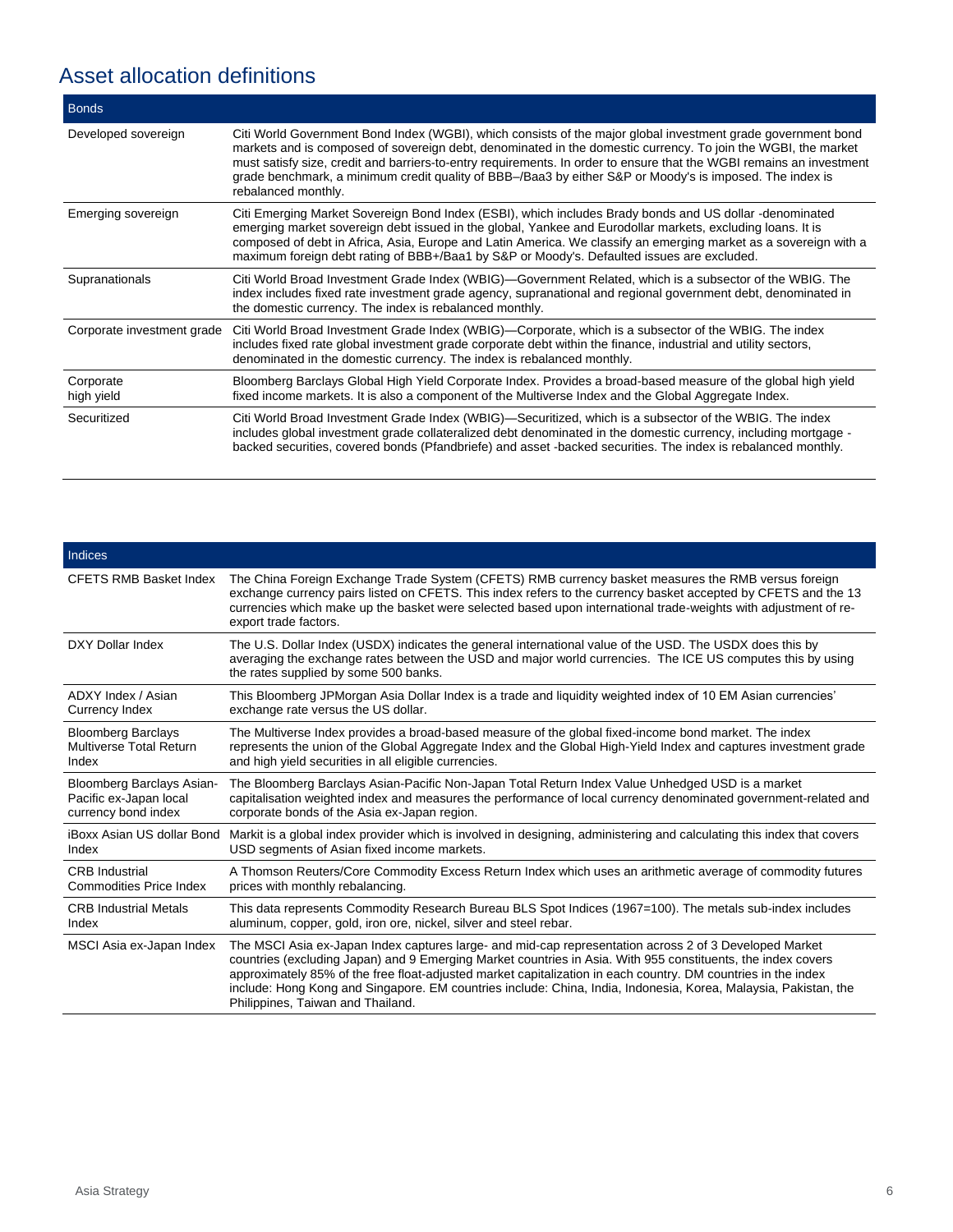#### **Disclosures**

**In any instance where distribution of this communication ("Communication") is subject to the rules of the US Commodity Futures Trading Commission ("CFTC"), this communication constitutes an invitation to consider entering into a derivatives transaction under US CFTC Regulations §§ 1.71 and 23.605, where applicable, but is not a binding offer to buy/sell any financial instrument.**

This Communication is prepared by Citi Private Bank ("CPB"), a business of Citigroup, Inc. ("Citigroup"), which provides its clients access to a broad array of products and services available through Citigroup, its bank and non-bank affiliates worldwide (collectively, "Citi"). Not all products and services are provided by all affiliates, or are available at all locations.

CPB personnel are not research analysts, and the information in this Communication is not intended to constitute "research", as that term is defined by applicable regulations. Unless otherwise indicated, any reference to a research report or research recommendation is not intended to represent the whole report and is not in itself considered a recommendation or research report.

**This Communication is provided for information and discussion purposes only, at the recipient's request. The recipient should notify CPB immediately should it at any time wish to cease being provided with such information.** Unless otherwise indicated, (i) it does not constitute an offer or recommendation to purchase or sell any security, financial instrument or other product or service, or to attract any funding or deposits, and (ii) it does not constitute a solicitation if it is not subject to the rules of the CFTC (but see discussion above regarding communication subject to CFTC rules) and (iii) it is not intended as an official confirmation of any transaction.

Unless otherwise expressly indicated, this Communication does not take into account the investment objectives, risk profile or financial situation of any particular person and as such, investments mentioned in this document may not be suitable for all investors. Citi is not acting as an investment or other advisor, fiduciary or agent. The information contained herein is not intended to be an exhaustive discussion of the strategies or concepts mentioned herein or tax or legal advice. Recipients of this Communication should obtain advice based on their own individual circumstances from their own tax, financial, legal and other advisors about the risks and merits of any transaction before making an investment decision, and only make such decisions on the basis of their own objectives, experience, risk profile and resources.

The information contained in this Communication is based on generally available information and, although obtained from sources believed by Citi to be reliable, its accuracy and completeness cannot be assured, and such information may be incomplete or condensed. Any assumptions or information contained in this Communication constitute a judgment only as of the date of this document or on any specified dates and is subject to change without notice. Insofar as this Communication may contain historical and forward looking information, past performance is neither a guarantee nor an indication of future results, and future results may not meet expectations due to a variety of economic, market and other factors. Further, any projections of potential risk or return are illustrative and should not be taken as limitations of the maximum possible loss or gain. Any prices, values or estimates provided in this Communication (other than those that are identified as being historical) are indicative only, may change without notice and do not represent firm quotes as to either price or size, nor reflect the value Citi may assign a security in its inventory. Forward looking information does not indicate a level at which Citi is prepared to do a trade and may not account for all relevant assumptions and future conditions. Actual conditions may vary substantially from estimates which could have a negative impact on the value of an instrument.

Views, opinions and estimates expressed herein may differ from the opinions expressed by other Citi businesses or affiliates, and are not intended to be a forecast of future events, a guarantee of future results, or investment advice, and are subject to change without notice based on market and other conditions. Citi is under no duty to update this document and accepts no liability for any loss (whether direct, indirect or consequential) that may arise from any use of the information contained in or derived from this Communication.

Investments in financial instruments or other products carry significant risk, including the possible loss of the principal amount invested. Financial instruments or other products denominated in a foreign currency are subject to exchange rate fluctuations, which may have an adverse effect on the price or value of an investment in such products. This Communication does not purport to identify all risks or material considerations which may be associated with entering into any transaction.

Structured products can be highly illiquid and are not suitable for all investors. Additional information can be found in the disclosure documents of the issuer for each respective structured product described herein. Investing in structured products is intended only for experienced and sophisticated investors who are willing and able to bear the high economic risks of such an investment. Investors should carefully review and consider potential risks before investing.

OTC derivative transactions involve risk and are not suitable for all investors. Investment products are not insured, carry no bank or government guarantee and may lose value. Before entering into these transactions, you should: (i) ensure that you have obtained and considered relevant information from independent reliable sources concerning the financial, economic and political conditions of the relevant markets; (ii) determine that you have the necessary knowledge, sophistication and experience in financial, business and investment matters to be able to evaluate the risks involved, and that you are financially able to bear such risks; and (iii) determine, having considered the foregoing points, that capital markets transactions are suitable and appropriate for your financial, tax, business and investment objectives.

This material may mention options regulated by the US Securities and Exchange Commission. Before buying or selling options you should obtain and review the current version of the Options Clearing Corporation booklet, Characteristics and Risks of Standardized Options. A copy of the booklet can be obtained upon request from Citigroup Global Markets Inc., 390 Greenwich Street, 3rd Floor, New York, NY 10013 or by clicking the following links,

<http://www.theocc.com/components/docs/riskstoc.pdf> and [http://www.theocc.com/components/docs/about/publications/november\\_2012\\_supplement.pdf](http://www.theocc.com/components/docs/about/publications/november_2012_supplement.pdf) and [https://www.theocc.com/components/docs/about/publications/october\\_2018\\_supplement.pdf](https://www.theocc.com/components/docs/about/publications/october_2018_supplement.pdf#_blank)

If you buy options, the maximum loss is the premium. If you sell put options, the risk is the entire notional below the strike. If you sell call options, the risk is unlimited. The actual profit or loss from any trade will depend on the price at which the trades are executed. The prices used herein are historical and may not be available when you order is entered. Commissions and other transaction costs are not considered in these examples. Option trades in general and these trades in particular may not be appropriate for every investor. Unless noted otherwise, the source of all graphs and tables in this report is Citi. Because of the importance of tax considerations to all option transactions, the investor considering options should consult with his/her tax advisor as to how their tax situation is affected by the outcome of contemplated options transactions.

None of the financial instruments or other products mentioned in this Communication (unless expressly stated otherwise) is (i) insured by the Federal Deposit Insurance Corporation or any other governmental authority, or (ii) deposits or other obligations of, or guaranteed by, Citi or any other insured depository institution.

Citi often acts as an issuer of financial instruments and other products, acts as a market maker and trades as principal in many different financial instruments and other products, and can be expected to perform or seek to perform investment banking and other services for the issuer of such financial instruments or other products. The author of this Communication may have discussed the information contained therein with others within or outside Citi, and the author and/or such other Citi personnel may have already acted on the basis of this information (including by trading for Citi's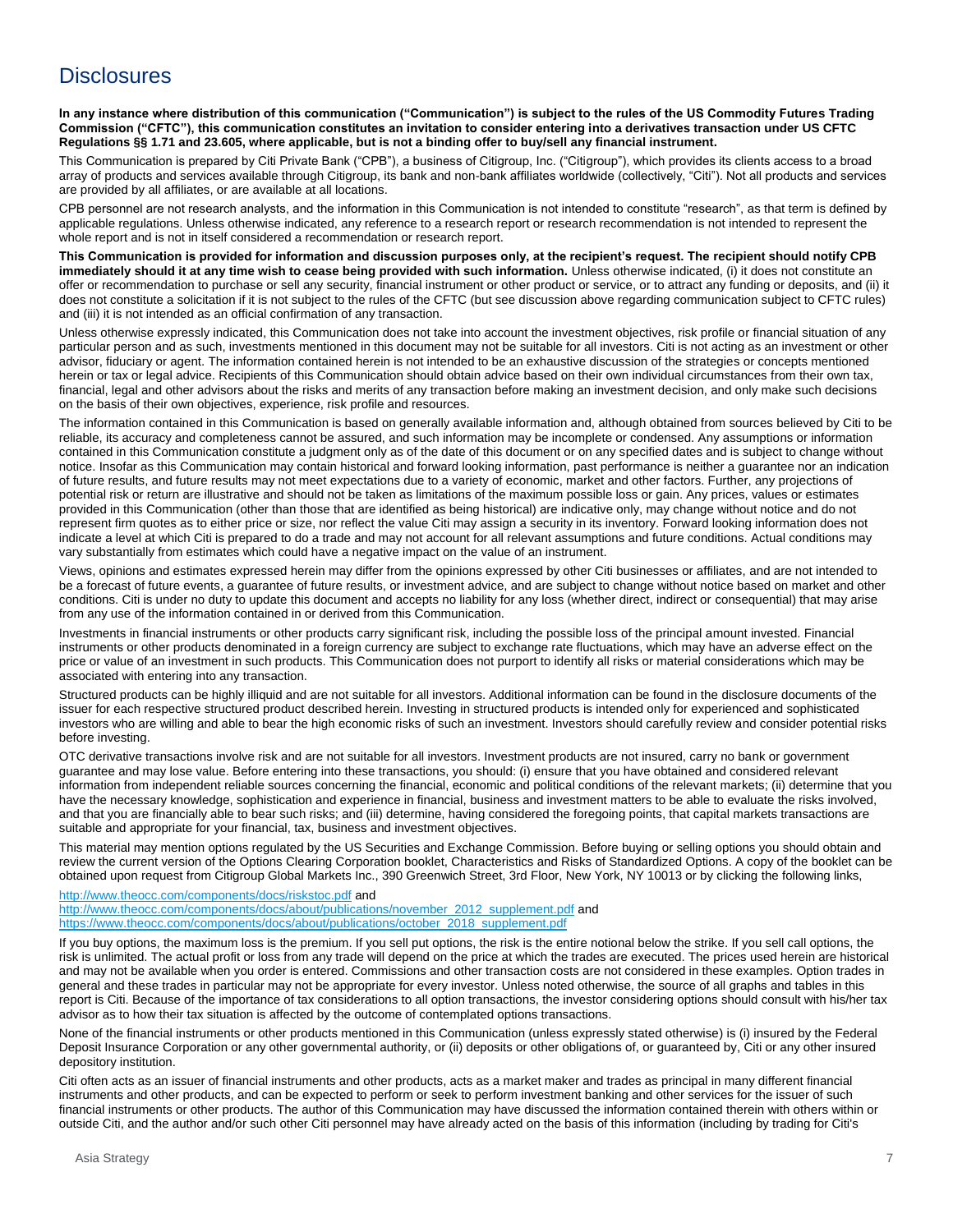proprietary accounts or communicating the information contained herein to other customers of Citi). Citi, Citi's personnel (including those with whom the author may have consulted in the preparation of this communication), and other customers of Citi may be long or short the financial instruments or other products referred to in this Communication, may have acquired such positions at prices and market conditions that are no longer available, and may have interests different from or adverse to your interests.

IRS Circular 230 Disclosure: Citi and its employees are not in the business of providing, and do not provide, tax or legal advice to any taxpayer outside Citi. Any statement in this Communication regarding tax matters is not intended or written to be used, and cannot be used or relied upon, by any taxpayer for the purpose of avoiding tax penalties. Any such taxpayer should seek advice based on the taxpayer's particular circumstances from an independent tax advisor.

Neither Citi nor any of its affiliates can accept responsibility for the tax treatment of any investment product, whether or not the investment is purchased by a trust or company administered by an affiliate of Citi. Citi assumes that, before making any commitment to invest, the investor and (where applicable, its beneficial owners) have taken whatever tax, legal or other advice the investor/beneficial owners consider necessary and have arranged to account for any tax lawfully due on the income or gains arising from any investment product provided by Citi.

This Communication is for the sole and exclusive use of the intended recipients, and may contain information proprietary to Citi which may not be reproduced or circulated in whole or in part without Citi's prior consent. The manner of circulation and distribution may be restricted by law or regulation in certain countries. Persons who come into possession of this document are required to inform themselves of, and to observe such restrictions. Citi accepts no liability whatsoever for the actions of third parties in this respect. Any unauthorized use, duplication, or disclosure of this document is prohibited by law and may result in prosecution.

Other businesses within Citigroup Inc. and affiliates of Citigroup Inc. may give advice, make recommendations, and take action in the interest of their clients, or for their own accounts, that may differ from the views expressed in this document. All expressions of opinion are current as of the date of this document and are subject to change without notice. Citigroup Inc. is not obligated to provide updates or changes to the information contained in this document.

The expressions of opinion are not intended to be a forecast of future events or a guarantee of future results. Past performance is not a guarantee of future results. Real results may vary.

Although information in this document has been obtained from sources believed to be reliable, Citigroup Inc. and its affiliates do not guarantee its accuracy or completeness and accept no liability for any direct or consequential losses arising from its use. Throughout this publication where charts indicate that a third party (parties) is the source, please note that the attributed may refer to the raw data received from such parties. No part of this document may be copied, photocopied or duplicated in any form or by any means, or distributed to any person that is not an employee, officer, director, or authorized agent of the recipient without Citigroup Inc.'s prior written consent.

Citigroup Inc. may act as principal for its own account or as agent for another person in connection with transactions placed by Citigroup Inc. for its clients involving securities that are the subject of this document or future editions of the Quadrant.

Bonds are affected by a number of risks, including fluctuations in interest rates, credit risk and prepayment risk. In general, as prevailing interest rates rise, fixed income securities prices will fall. Bonds face credit risk if a decline in an issuer's credit rating, or creditworthiness, causes a bond's price to decline. High yield bonds are subject to additional risks such as increased risk of default and greater volatility because of the lower credit quality of the issues. Finally, bonds can be subject to prepayment risk. When interest rates fall, an issuer may choose to borrow money at a lower interest rate, while paying off its previously issued bonds. As a consequence, underlying bonds will lose the interest payments from the investment and will be forced to reinvest in a market where prevailing interest rates are lower than when the initial investment was made.

#### **Bond rating equivalence**

sund rading commercies<br>Alpha and/or numeric symbols used to give indications of relative credit quality. In the municipal market, these designations are published by the rating services. Internal ratings are also used by other market participants to indicate credit quality.

| <b>Rating agencies</b> |                                        |                                  |
|------------------------|----------------------------------------|----------------------------------|
| Moody's <sup>1</sup>   | <b>Standard and Poor's<sup>2</sup></b> | <b>Fitch Ratings<sup>2</sup></b> |
|                        |                                        |                                  |
| Aaa                    | <b>AAA</b>                             | <b>AAA</b>                       |
| Aa                     | AA                                     | AA                               |
| A                      | A                                      | $\overline{A}$                   |
| Baa                    | <b>BBB</b>                             | <b>BBB</b>                       |
|                        |                                        |                                  |
| Ba                     | <b>BB</b>                              | <b>BB</b>                        |
| B                      | B                                      | B                                |
| Caa                    | <b>CCC</b>                             | <b>CCC</b>                       |
| Ca                     | cc                                     | CC                               |
| C                      | D                                      | C.                               |
| C                      | D                                      | D                                |
|                        |                                        |                                  |

The ratings from Aa to Ca by Moody's may be modified by the addition of a 1, 2, or 3 to show relative standing within the category. the ratings from AA to CC by Standard and Poor's and Fitch Ratings may be modified by the addition of a plus or a minus to show relative standing.

(MLP's) - Energy Related MLPs May Exhibit High Volatility. While not historically very volatile, in certain market environments Energy Related MLPS may exhibit high volatility.

Changes in Regulatory or Tax Treatment of Energy Related MLPs. If the IRS changes the current tax treatment of the master limited partnerships included in the Basket of Energy Related MLPs thereby subjecting them to higher rates of taxation, or if other regulatory authorities enact regulations which negatively affect the ability of the master limited partnerships to generate income or distribute dividends to holders of common units, the return on the Notes, if any, could be dramatically reduced. Investment in a basket of Energy Related MLPs may expose the investor to concentration risk due to industry, geographical, political, and regulatory concentration.

Mortgage-backed securities ("MBS"), which include collateralized mortgage obligations ("CMOs"), also referred to as real estate mortgage investment conduits ("REMICs"), may not be suitable for all investors. There is the possibility of early return of principal due to mortgage prepayments, which can reduce expected yield and result in reinvestment risk. Conversely, return of principal may be slower than initial prepayment speed assumptions, extending the average life of the security up to its listed maturity date (also referred to as extension risk).

Additionally, the underlying collateral supporting non-Agency MBS may default on principal and interest payments. In certain cases, this could cause the income stream of the security to decline and result in loss of principal. Further, an insufficient level of credit support may result in a downgrade of a mortgage bond's credit rating and lead to a higher probability of principal loss and increased price volatility. Investments in subordinated MBS involve

within the category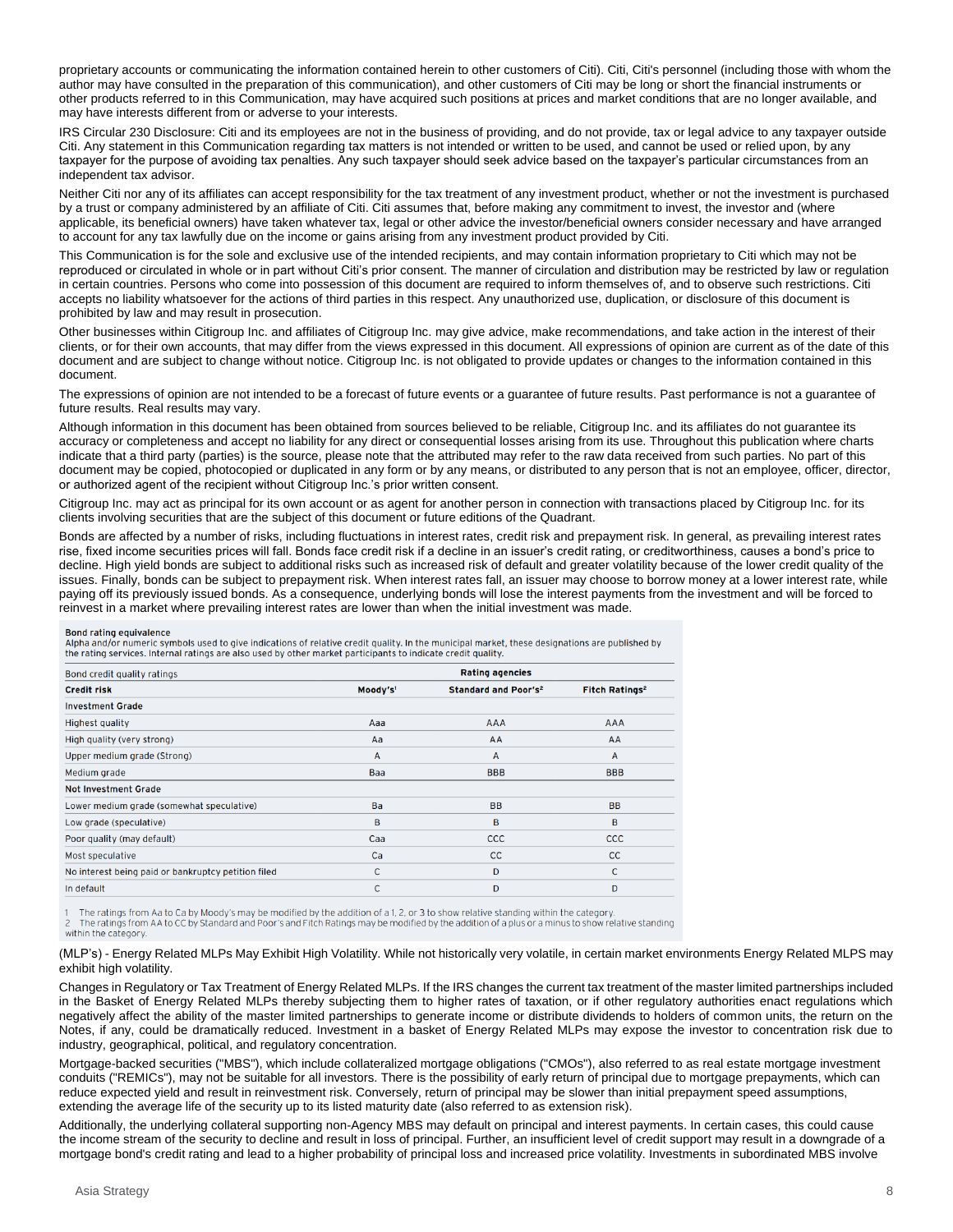greater credit risk of default than the senior classes of the same issue. Default risk may be pronounced in cases where the MBS security is secured by, or evidencing an interest in, a relatively small or less diverse pool of underlying mortgage loans.

MBS are also sensitive to interest rate changes which can negatively impact the market value of the security. During times of heightened volatility, MBS can experience greater levels of illiquidity and larger price movements. Price volatility may also occur from other factors including, but not limited to, prepayments, future prepayment expectations, credit concerns, underlying collateral performance and technical changes in the market.

Alternative investments referenced in this report are speculative and entail significant risks that can include losses due to leveraging or other speculative investment practices, lack of liquidity, volatility of returns, restrictions on transferring interests in the fund, potential lack of diversification, absence of information regarding valuations and pricing, complex tax structures and delays in tax reporting, less regulation and higher fees than mutual funds and advisor risk.

Asset allocation does not assure a profit or protect against a loss in declining financial markets.

The indexes are unmanaged. An investor cannot invest directly in an index. They are shown for illustrative purposes only and do not represent the performance of any specific investment. Index returns do not include any expenses, fees or sales charges, which would lower performance.

Past performance is no guarantee of future results.

International investing entails greater risk, as well as greater potential rewards compared to US investing. These risks include political and economic uncertainties of foreign countries as well as the risk of currency fluctuations. These risks are magnified in countries with emerging markets, since these countries may have relatively unstable governments and less established markets and economics.

Investing in smaller companies involves greater risks not associated with investing in more established companies, such as business risk, significant stock price fluctuations and illiquidity.

Factors affecting commodities generally, index components composed of futures contracts on nickel or copper, which are industrial metals, may be subject to a number of additional factors specific to industrial metals that might cause price volatility. These include changes in the level of industrial activity using industrial metals (including the availability of substitutes such as manmade or synthetic substitutes); disruptions in the supply chain, from mining to storage to smelting or refining; adjustments to inventory; variations in production costs, including storage, labor and energy costs; costs associated with regulatory compliance, including environmental regulations; and changes in industrial, government and consumer demand, both in individual consuming nations and internationally. Index components concentrated in futures contracts on agricultural products, including grains, may be subject to a number of additional factors specific to agricultural products that might cause price volatility. These include weather conditions, including floods, drought and freezing conditions; changes in government policies; planting decisions; and changes in demand for agricultural products, both with end users and as inputs into various industries.

The information contained herein is not intended to be an exhaustive discussion of the strategies or concepts mentioned herein or tax or legal advice. Readers interested in the strategies or concepts should consult their tax, legal, or other advisors, as appropriate.

Diversification does not guarantee a profit or protect against loss. Different asset classes present different risks.

Announced in January 2021, Citi Global Wealth ("CGW") is comprised of the wealth management businesses of Citi Private Bank and Citi's Global Consumer Bank. Through these businesses, CGW delivers Citi's wealth solutions, products and services globally. The unified management and delivery of CGW's wealth strategy represents a further commitment by Citi to become a leading global wealth business. Citi Global Wealth Investments ("CGWI") is comprised of the Investments and Capital Markets capabilities of Citi Private Bank, Citi Personal Wealth Management and International Personal Bank U.S.

Citi Private Bank and Citi Personal Wealth Management are businesses of Citigroup Inc. ("Citigroup"), which provide clients access to a broad array of products and services available through bank and non-bank affiliates of Citigroup. Not all products and services are provided by all affiliates or are available at all locations. In the U.S., investment products and services are provided by Citigroup Global Markets Inc. ("CGMI"), member FINRA and SIPC, and Citi Private Advisory, LLC ("Citi Advisory"), member FINRA and SIPC. CGMI accounts are carried by Pershing LLC, member FINRA, NYSE, SIPC. Citi Advisory acts as distributor of certain alternative investment products to clients of Citi Private Bank. Insurance is offered by Citi Personal Wealth Management through Citigroup Life Agency LLC ("CLA"). In California, CLA does business as Citigroup Life Insurance Agency, LLC (license number 0G56746). CGMI, Citi Advisory, CLA and Citibank, N.A. are affiliated companies under the common control of Citigroup.

Outside the U.S., investment products and services are provided by other Citigroup affiliates. Investment Management services (including portfolio management) are available through CGMI, Citi Advisory, Citibank, N.A. and other affiliated advisory businesses. These Citigroup affiliates, including Citi Advisory, will be compensated for the respective investment management, advisory, administrative, distribution and placement services they may provide.

International Personal Bank U.S. ("IPB U.S."), is a business of Citigroup Inc. ("Citigroup") which provides its clients access to a broad array of products and services available through Citigroup, its bank and non-bank affiliates worldwide (collectively, "Citi"). Through IPB U.S. prospects and clients have access to the Citigold® Private Client International, Citigold® International, International Personal, Citi Global Executive Preferred, and Citi Global Executive Account Packages. Investment products and services are made available through either Citi Personal Investments International ("CPII"), a business of Citigroup Inc., which offers securities through Citigroup Global Markets Inc. ("CGMI"), member FINRA and SIPC, an investment advisor and broker–dealer registered with the Securities and Exchange Commission; or Citi International Financial Services, LLC ("CIFS"), member FINRA and SIPC, and a broker–dealer registered with the Securities and Exchange Commission that offers investment products and services to non–U.S. citizens, residents, or non–U.S. entities. CGMI and CIFS investment accounts are carried by Pershing LLC, member FINRA, NYSE, and SIPC. Insurance is offered by CPII through Citigroup Life Agency LLC ("CLA"). In California, CLA does business as Citigroup Life Insurance Agency, LLC (license number 0G56746). Citibank N.A., CGMI, CIFS, and CLA are affiliated companies under common control of Citigroup Inc.

**Citibank, N.A., Hong Kong / Singapore organised under the laws of U.S.A. with limited liability.** This communication is distributed in Hong Kong by Citi Private Bank operating through Citibank N.A., Hong Kong Branch, which is registered in Hong Kong with the Securities and Futures Commission for Type 1 (dealing in securities), Type 4 (advising on securities), Type 6 (advising on corporate finance) and Type 9 (asset management) regulated activities with CE No: (AAP937) or in Singapore by Citi Private Bank operating through Citibank, N.A., Singapore Branch which is regulated by the Monetary Authority of Singapore. Any questions in connection with the contents in this communication should be directed to registered or licensed representatives of the relevant aforementioned entity. The contents of this communication have not been reviewed by any regulatory authority in Hong Kong or any regulatory authority in Singapore. This communication contains confidential and proprietary information and is intended only for recipient in accordance with accredited investors requirements in Singapore (as defined under the Securities and Futures Act (Chapter 289 of Singapore) (the "Act" )) and professional investors requirements in Hong Kong(as defined under the Hong Kong Securities and Futures Ordinance and its subsidiary legislation). For regulated asset management services, any mandate will be entered into only with Citibank, N.A., Hong Kong Branch and/or Citibank, N.A. Singapore Branch, as applicable. Citibank, N.A., Hong Kong Branch or Citibank, N.A., Singapore Branch may sub-delegate all or part of its mandate to another Citigroup affiliate or other branch of Citibank, N.A. Any references to named portfolio managers are for your information only, and this communication shall not be construed to be an offer to enter into any portfolio management mandate with any other Citigroup affiliate or other branch of Citibank, N.A. and, at no time will any other Citigroup affiliate or other branch of Citibank, N.A. or any other Citigroup affiliate enter into a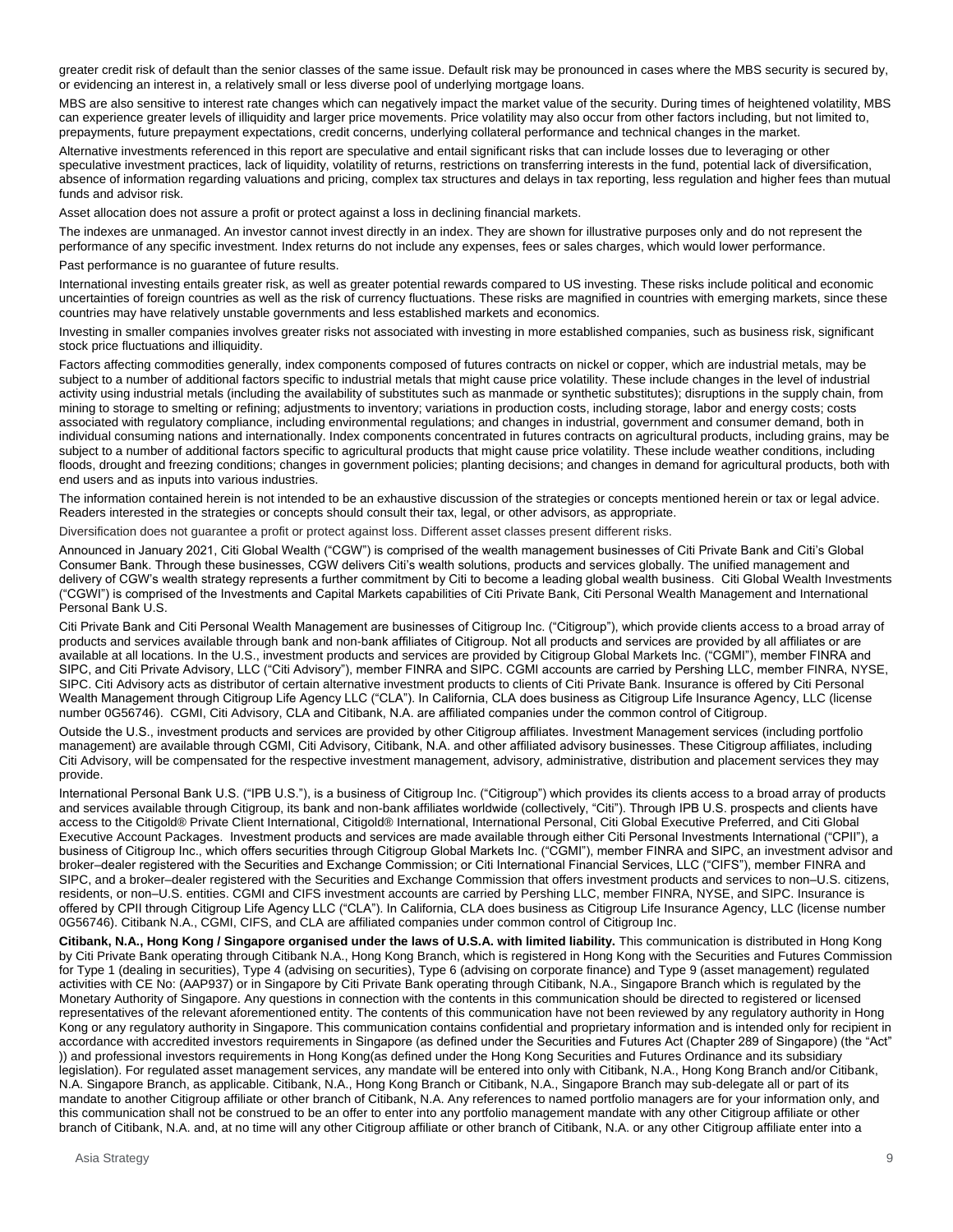mandate relating to the above portfolio with you. To the extent this communication is provided to clients who are booked and/or managed in Hong Kong: No other statement(s) in this communication shall operate to remove, exclude or restrict any of your rights or obligations of Citibank under applicable laws and regulations. Citibank, N.A., Hong Kong Branch does not intend to rely on any provisions herein which are inconsistent with its obligations under the Code of Conduct for Persons Licensed by or Registered with the Securities and Futures Commission, or which mis-describes the actual services to be provided to you.

Citibank, N.A. is incorporated in the United States of America and its principal regulators are the US Office of the Comptroller of Currency and Federal Reserve under US laws, which differ from Australian laws. Citibank, N.A. does not hold an Australian Financial Services Licence under the Corporations Act 2001 as it enjoys the benefit of an exemption under ASIC Class Order CO 03/1101 (remade as ASIC Corporations (Repeal and Transitional) Instrument 2016/396 and extended by ASIC Corporations (Amendment) Instrument 2020/200).

In the United Kingdom, Citibank N.A., London Branch (registered branch number BR001018), Citigroup Centre, Canada Square, Canary Wharf, London, E14 5LB, is authorised and regulated by the Office of the Comptroller of the Currency (USA) and authorised by the Prudential Regulation Authority. Subject to regulation by the Financial Conduct Authority and limited regulation by the Prudential Regulation Authority. Details about the extent of our regulation by the Prudential Regulation Authority are available from us on request. The contact number for Citibank N.A., London Branch is +44 (0)20 7508 8000.

Citibank Europe plc (UK Branch), is a branch of Citibank Europe plc, which is authorised by the European Central Bank and regulated by the Central Bank of Ireland and the European Central Bank (reference number is C26553). Citibank Europe plc (UK Branch) is also authorised by the Prudential Regulation Authority and with deemed variation of permission. Citibank Europe plc (UK Branch) is subject to regulation by the Financial Conduct Authority and limited regulation by the Prudential Regulation Authority. Details of the temporary permissions regime, which allows EEA‐based firms to operate in the UK for a limited period while seeking full authorisation, are available on the FCA's website. Citibank Europe plc (UK Branch) is registered as a branch in the register of companies for England and Wales with registered branch number BR017844. Its registered address is Citigroup Centre, Canada Square, Canary Wharf, London E14 5LB. VAT No.: GB 429 6256 29. Citibank Europe plc is registered in Ireland with number 132781, with its registered office at 1 North Wall Quay, Dublin 1. Citibank Europe plc is regulated by the Central Bank of Ireland. Ultimately owned by Citigroup Inc., New York, USA.

Citibank Europe plc, Luxembourg Branch is a branch of Citibank Europe plc with trade and companies register number B 200204. It is authorised in Luxembourg and supervised by the Commission de Surveillance du Secteur Financier. It appears on the Commission de Surveillance du Secteur Financier register with company number B00000395. Its business office is at 31, Z.A. Bourmicht, 8070 Bertrange, Grand Duchy of Luxembourg. Citibank Europe plc is registered in Ireland with company registration number 132781. It is regulated by the Central Bank of Ireland under the reference number C26553 and supervised by the European Central Bank. Its registered office is at 1 North Wall Quay, Dublin 1, Ireland.

In Jersey, this document is communicated by Citibank N.A., Jersey Branch which has its registered address at PO Box 104, 38 Esplanade, St Helier, Jersey JE4 8QB. Citibank N.A., Jersey Branch is regulated by the Jersey Financial Services Commission. Citibank N.A. Jersey Branch is a participant in the Jersey Bank Depositors Compensation Scheme. The Scheme offers protection for eligible deposits of up to £50,000. The maximum total amount of compensation is capped at £100,000,000 in any 5 year period. Full details of the Scheme and banking groups covered are available on the States of Jersey website www.gov.je/dcs, or on request.

In Canada, Citi Private Bank is a division of Citibank Canada, a Schedule II Canadian chartered bank. References herein to Citi Private Bank and its activities in Canada relate solely to Citibank Canada and do not refer to any affiliates or subsidiaries of Citibank Canada operating in Canada. Certain investment products are made available through Citibank Canada Investment Funds Limited ("CCIFL"), a wholly owned subsidiary of Citibank Canada. Investment Products are subject to investment risk, including possible loss of principal amount invested. Investment Products are not insured by the CDIC, FDIC or depository insurance regime of any jurisdiction and are not guaranteed by Citigroup or any affiliate thereof.

CCIFL is not currently a member, and does not intend to become a member of the Mutual Fund Dealers Association of Canada ("MFDA"); consequently, clients of CCIFL will not have available to them investor protection benefits that would otherwise derive from membership of CCIFL in the MFDA, including coverage under any investor protection plan for clients of members of the MFDA.

**Global Consumer Bank (Asia Pacific and EMEA):**

**"Citi analysts" refer to investment professionals within Citi Research ("CR"), Citi Global Markets Inc. ("CGMI"), Citi Private Bank ("CPB") and voting members of the Citi Global Investment Committee. Citibank N.A. and its affiliates / subsidiaries provide no independent research or analysis in the substance or preparation of this document.** 

The information in this document has been obtained from reports issued by CGMI and CPB. Such information is based on sources CGMI and CPB believe to be reliable. CGMI and CPB, however, do not guarantee its accuracy and it may be incomplete or condensed. All opinions and estimates constitute CGMI and CPB's judgment as of the date of the report and are subject to change without notice. This document is for general information purposes only and is not intended as a recommendation or an offer or solicitation for the purchase or sale of any security or currency. No part of this document may be reproduced in any manner without the written consent of Citibank N.A. Information in this document has been prepared without taking account of the objectives, financial situation, or needs of any particular investor. Any person considering an investment should consider the appropriateness of the investment having regard to their objectives, financial situation, or needs, and should seek independent advice on the suitability or otherwise of a particular investment. Investments are not deposits, are not obligations of, or guaranteed or insured by Citibank N.A., Citigroup Inc., or any of their affiliates or subsidiaries, or by any local government or insurance agency, and are subject to investment risk, including the possible loss of the principal amount invested. Investors investing in funds denominated in non-local currency should be aware of the risk of exchange rate fluctuations that may cause a loss of principal. Past performance is not indicative of future performance, prices can go up or down. Investment products are not available to US persons. Investors should be aware that it is his/her responsibility to seek legal and/or tax advice regarding the legal and tax consequences of his/her investment transactions. If an investor changes residence, citizenship, nationality, or place of work, it is his/her responsibility to understand how his/her investment transactions are affected by such change and comply with all applicable laws and regulations as and when such becomes applicable. Citibank does not provide legal and/or tax advice and is not responsible for advising an investor on the laws pertaining to his/her transaction.

Citi Research (CR) is a division of Citigroup Global Markets Inc. (the "Firm"), which does and seeks to do business with companies covered in its research reports. As a result, investors should be aware that the Firm may have a conflict of interest that could affect the objectivity of this report. Investors should consider this report as only a single factor in making their investment decision. For more information, please refer to https://www.citivelocity.com/cvr/eppublic/citi\_research\_disclosures.

#### **Market Specific Disclosures**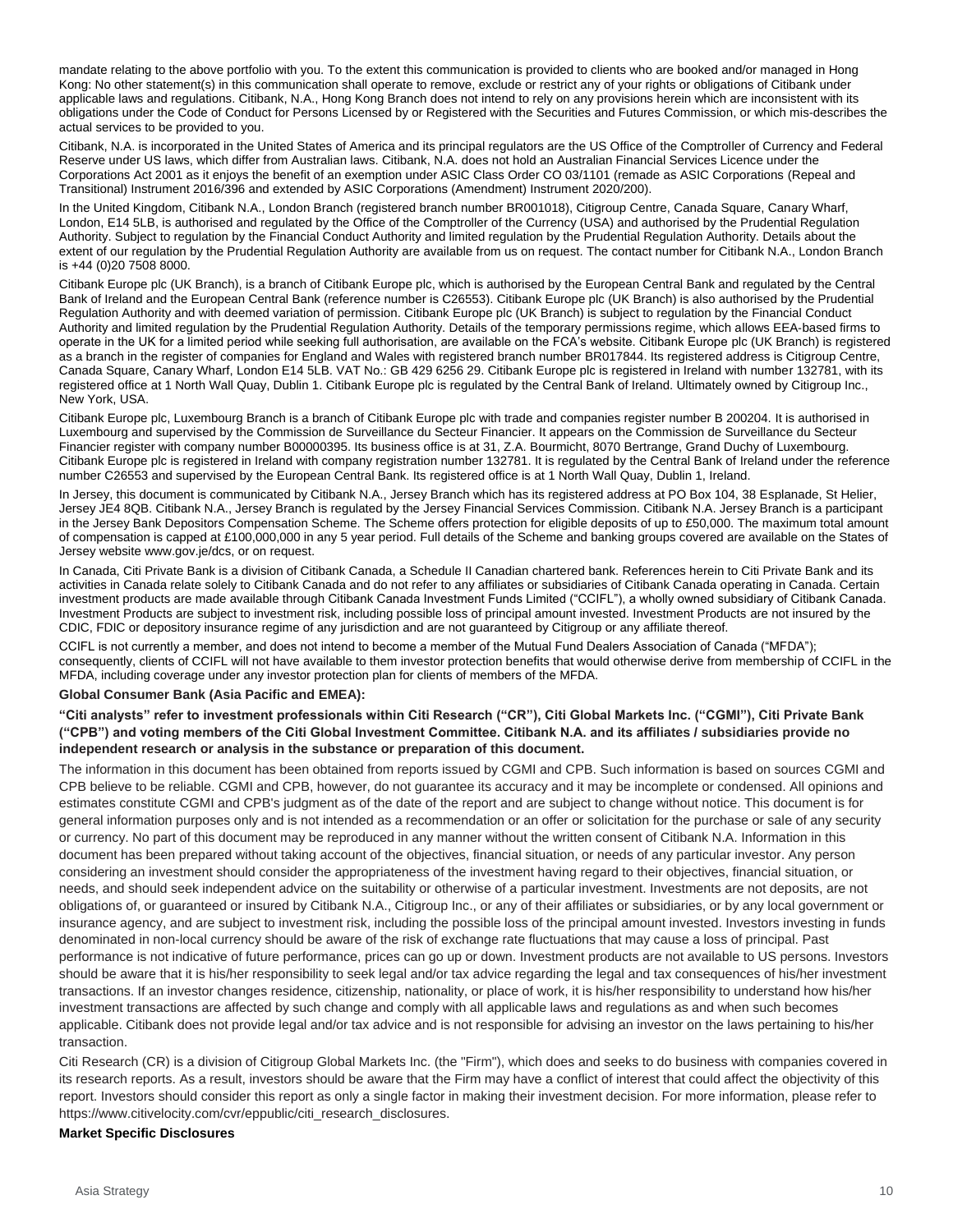**Australia:** This document is distributed in Australia by Citigroup Pty Limited ABN 88 004 325 080, AFSL No. 238098, Australian credit licence 238098. Any advice is general advice only. It was prepared without taking into account your objectives, financial situation, or needs. Before acting on this advice you should consider if it's appropriate for your particular circumstances. You should also obtain and consider the relevant Product Disclosure Statement and terms and conditions before you make a decision about any financial product, and consider if it's suitable for your objectives, financial situation, or needs. Investors are advised to obtain independent legal, financial, and taxation advice prior to investing. Past performance is not an indicator of future performance. Investment products are not available to US people and may not be available in all jurisdictions.

**Bahrain:** This document is distributed in Bahrain by Citibank, N.A., Bahrain. Citibank, N.A., Bahrain, may in its sole and absolute discretion provide various materials relating to the securities for information purposes only. Citibank, N.A., Bahrain is licensed by the Central Bank of Bahrain as a Conventional Retail and Wholesale Bank and is bound by the CBB's regulations and licensing conditions with regards to products and services provided by Citibank, N.A. Bahrain. These terms are governed by and shall be construed in accordance with the laws of the Kingdom of Bahrain. The Customer irrevocably agrees that the civil courts in the Bahrain shall have non-exclusive jurisdiction to hear and determine any suit, action or proceeding and to settle any disputes which may arise out of or in connection with these Terms and Conditions and for such purposes the Customer irrevocably submits to the jurisdiction of such courts. Investment products are not insured by government or governmental agencies. Investment and Treasury products are subject to Investment risk, including possible loss of principal amount invested. Past performance is not indicative of future results: prices can go up or down. Investors investing in investments and/or treasury products denominated in foreign (non-local) currency should be aware of the risk of exchange rate fluctuations that may cause loss of principal when foreign currency is converted to the investors' home currency. Investment and Treasury products are not available to U.S. persons. All applications for investments and treasury products are subject to Terms and Conditions of the individual investment and Treasury products. Customer understands that it is his/her responsibility to seek legal and/or tax advice regarding the legal and tax consequences of his/her investment transactions. If customer changes residence, citizenship, nationality, or place of work, it is his/her responsibility to understand how his/her investment transactions are affected by such change and comply with all applicable laws and regulations as and when such becomes applicable. Customer understands that Citibank does not provide legal and/or tax advice and are not responsible for advising him/her on the laws pertaining to his/her transaction. Citibank Bahrain does not provide continuous monitoring of existing customer holdings.

**People's Republic of China:** This document is distributed by Citibank (China) Co., Ltd in the People's Republic of China (excluding the Special Administrative Regions of Hong Kong and Macau, and Taiwan).

**Hong Kong:** This document is distributed in Hong Kong by Citibank (Hong Kong) Limited ("CHKL") and Citibank N.A.. Citibank N.A. and its affiliates / subsidiaries provide no independent research or analysis in the substance or preparation of this document. Investment products are not available to US persons and not all products and services are provided by all affiliates or are available at all locations. Prices and availability of financial instruments can be subject to change without notice. Certain high-volatility investments can be subject to sudden and large falls in value that could equal the amount invested.

**India:** This document is distributed in India by Citibank N.A. Investment are subject to market risk including that of loss of principal amounts invested. Products so distributed are not obligations of, or guaranteed by, Citibank and are not bank deposits. Past performance does not guarantee future performance. Investment products cannot be offered to US and Canada Persons. Investors are advised to read and understand the Offer Documents carefully before investing.

**Indonesia:** This report is made available in Indonesia through Citibank N.A., Indonesia Branch. Citibank N. A., is a bank that is licensed, registered and supervised by the Indonesia Financial Services Authority (OJK).

**Korea:** This document is distributed in South Korea by Citibank Korea Inc. Investors should be aware that investment products are not guaranteed by the Korea Deposit Insurance Corporation and are subject to investment risk including the possible loss of the principal amount invested. Investment products are not available to US persons.

**Malaysia:** Investment products are not deposits and are not obligations of, not guaranteed by, and not insured by, Citibank Berhad, Citibank N.A., Citigroup Inc. or any of their affiliates or subsidiaries, or by any government or insurance agency. Investment products are subject to investment risks, including the possible loss of the principal amount invested. These are provided for general information only and are not intended as a recommendation or an offer or solicitation for the purchase or sale of any security or currency or other investment products. Citibank Berhad does not represent the information herein as accurate, true or complete, makes no warranty express or implied regarding it and no liability whatsoever will be accepted by Citibank Berhad, whether in contract, tort or otherwise, for the accuracy or completeness of such information including any error of fact or omission herein which may lead to any direct or consequential loss, damages, costs or expenses arising from any reliance upon or use of the information in the material. The contents of these materials have not been reviewed by the Securities Commission Malaysia.

**Philippines:** This document is made available in Philippines by Citicorp Financial Services and Insurance Brokerage Phils. Inc, and Citibank N.A. Philippine Branch. Investors should be aware that Investment products are not insured by the Philippine Deposit Insurance Corporation or Federal Deposit Insurance Corporation or any other government entity.

**Singapore:** This report is distributed in Singapore by Citibank Singapore Limited ("CSL"). Investment products are not insured under the provisions of the Deposit Insurance and Policy Owners' Protection Schemes Act of Singapore and are not eligible for deposit insurance coverage under the Deposit Insurance Scheme.

**Thailand:** This document contains general information and insights distributed in Thailand by Citigroup and is made available in English language only. Citi does not dictate or solicit investment in any specific securities and similar products. Investment contains certain risk, please study prospectus before investing. Not an obligation of, or guaranteed by, Citibank. Not bank deposits. Subject to investment risks, including possible loss of the principal amount invested. Subject to price fluctuation. Past performance does not guarantee future performance. Not offered to US persons.